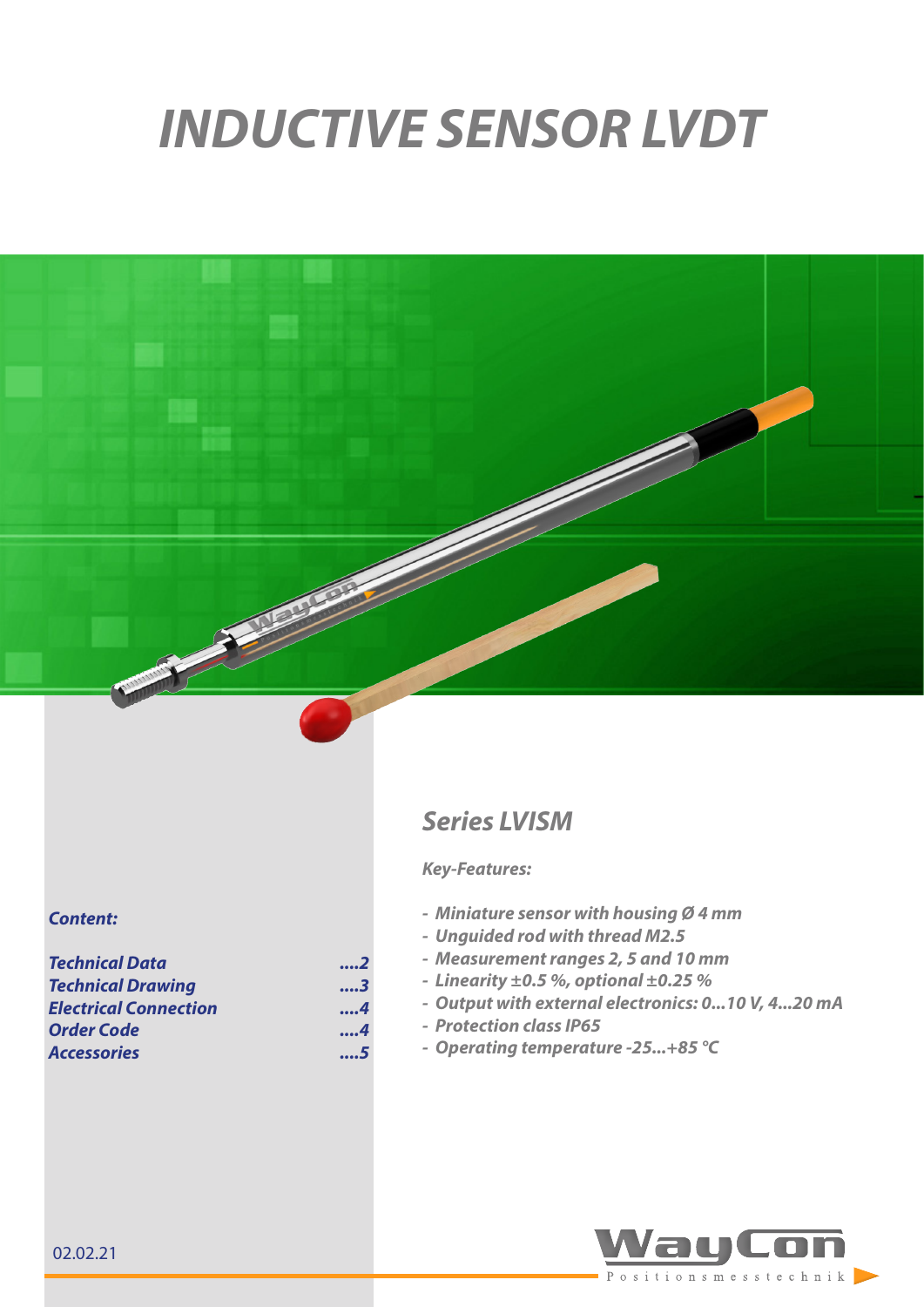# **TECHNICAL DATA SENSOR**

| Measurement range                   | [mm]                                                                                                                                                                                                                                                                                                                                                                                                                                                                                                                                           | $\overline{2}$                           | 5                                        | 10 |
|-------------------------------------|------------------------------------------------------------------------------------------------------------------------------------------------------------------------------------------------------------------------------------------------------------------------------------------------------------------------------------------------------------------------------------------------------------------------------------------------------------------------------------------------------------------------------------------------|------------------------------------------|------------------------------------------|----|
| Linearity <sup>1)</sup>             | [% F.S.]                                                                                                                                                                                                                                                                                                                                                                                                                                                                                                                                       |                                          | $<$ $\pm$ 0.5 / optional: $<$ $\pm$ 0.25 |    |
| Sensitivity                         | [mV/V/mm]                                                                                                                                                                                                                                                                                                                                                                                                                                                                                                                                      | 130                                      | 105                                      | 60 |
| Calibrated at                       |                                                                                                                                                                                                                                                                                                                                                                                                                                                                                                                                                | $3 V_{RMS}$ / 40 kHz / RL = 1 M $\Omega$ |                                          |    |
| <b>Excitation voltage</b>           | $[V_{RMS}]$                                                                                                                                                                                                                                                                                                                                                                                                                                                                                                                                    | 3                                        |                                          |    |
| <b>Excitation frequency</b>         | [kHz]                                                                                                                                                                                                                                                                                                                                                                                                                                                                                                                                          | 40                                       |                                          |    |
| Input resistance typ.               | $[\Omega]$                                                                                                                                                                                                                                                                                                                                                                                                                                                                                                                                     | 120                                      |                                          |    |
| Input impedance typ.                | $[\Omega]$                                                                                                                                                                                                                                                                                                                                                                                                                                                                                                                                     | 610                                      |                                          |    |
| Output impedance typ.               | $[\Omega]$                                                                                                                                                                                                                                                                                                                                                                                                                                                                                                                                     | 520                                      |                                          |    |
| Connection                          |                                                                                                                                                                                                                                                                                                                                                                                                                                                                                                                                                | Cable output 1 m, axial, 5 poles         |                                          |    |
| Protection class                    |                                                                                                                                                                                                                                                                                                                                                                                                                                                                                                                                                |                                          | <b>IP65</b>                              |    |
| Operating temperature               | [°C]                                                                                                                                                                                                                                                                                                                                                                                                                                                                                                                                           | $-25+85$                                 |                                          |    |
| Storage temperature                 | [°C]                                                                                                                                                                                                                                                                                                                                                                                                                                                                                                                                           | $-40+85$                                 |                                          |    |
| Temperature coefficient zero signal | [% F.S./K]                                                                                                                                                                                                                                                                                                                                                                                                                                                                                                                                     | ±0,02                                    |                                          |    |
| Shock resistance                    |                                                                                                                                                                                                                                                                                                                                                                                                                                                                                                                                                | 200 g, 2 ms (DIN IEC68T2-27)             |                                          |    |
| Vibration resistance                |                                                                                                                                                                                                                                                                                                                                                                                                                                                                                                                                                | 10 g, 22000 Hz (DIN IEC68T2-6)           |                                          |    |
| Housing                             |                                                                                                                                                                                                                                                                                                                                                                                                                                                                                                                                                | Nickel plated steel                      |                                          |    |
| Core                                |                                                                                                                                                                                                                                                                                                                                                                                                                                                                                                                                                | Nickel iron alloy                        |                                          |    |
| Core weight                         | $[g]% \centering \includegraphics[width=0.47\textwidth]{images/Traj_2.pdf} \caption{The figure shows the number of parameters of the estimators in the left and right. The left and right is the number of parameters in the right.} \label{Traj_2}{\textbf{a}}% \label{Traj_2}{\textbf{b}}% \label{Traj_2}{\textbf{b}}% \label{Traj_2}{\textbf{b}}% \label{Traj_2}{\textbf{b}}% \label{Traj_2}{\textbf{b}}% \label{Traj_2}{\textbf{b}}% \label{Traj_2}{\textbf{b}}% \label{Traj_2}{\textbf{b}}% \label{Traj_2}{\textbf{b}}% \label{Traj_2}{\$ | 1.5                                      |                                          |    |

 $1)$  if used with the DIN rail electronics LVA linearity is  $\pm 1$  % F.S.

## **TECHNICAL DATA ELECTRONICS**

|                                     |                      | <b>DIN rail electronics LVA</b>   | <b>Cable electronics LVC</b> |
|-------------------------------------|----------------------|-----------------------------------|------------------------------|
| Output                              |                      | 0m10V/4m20mA                      |                              |
| Linearity <sup>1)</sup>             | [% F.S.]             | $< \pm 0.01$                      |                              |
| Noise                               | [mV <sub>RMS</sub> ] | $<$ 20                            | <5 (DC20 MHz)                |
| Supply                              | [VDC]                | 1836                              | $24 \pm 10 \%$               |
| Current consumption (without load)  | [mA]                 | <80 (at 24 V) / <100 (at 18 V)    | $<$ 80 (at 24 V)             |
| Isolation voltage                   | [VDC]                | 500                               |                              |
| Isolation resistance                |                      | 1 G $\Omega$ at 500 VDC           |                              |
| Cut-off frequency                   |                      | max. 10 % of excitation frequency |                              |
| Sensor supply                       | $[V_{RMS}]$          | 3                                 | 4                            |
| Carrier frequency                   | [kHz]                | 20                                | 40                           |
| Protection class                    |                      | <b>IP40</b>                       |                              |
| Operating temperature               | [°C]                 | $-25+85$                          |                              |
| Storage temperature                 | [°C]                 | $-25+85$                          |                              |
| Temperature coefficient sensitivity | [% F.S./K]           | $<\pm 0.04$                       | $< \pm 0.02$                 |
| Temperature coefficient zero point  | [% F.S./K]           | $< \pm 0.015$                     | $< \pm 0.01$                 |
| Mounting                            |                      | DIN rail                          | 2 x mounting holes M3        |
| Housing                             |                      | Polyamide PA6.6                   | Aluminium anodised           |

<sup>1)</sup> To achieve an optimal measuring result, it is recommended to power up the electronics for 10 minutes before the measurement.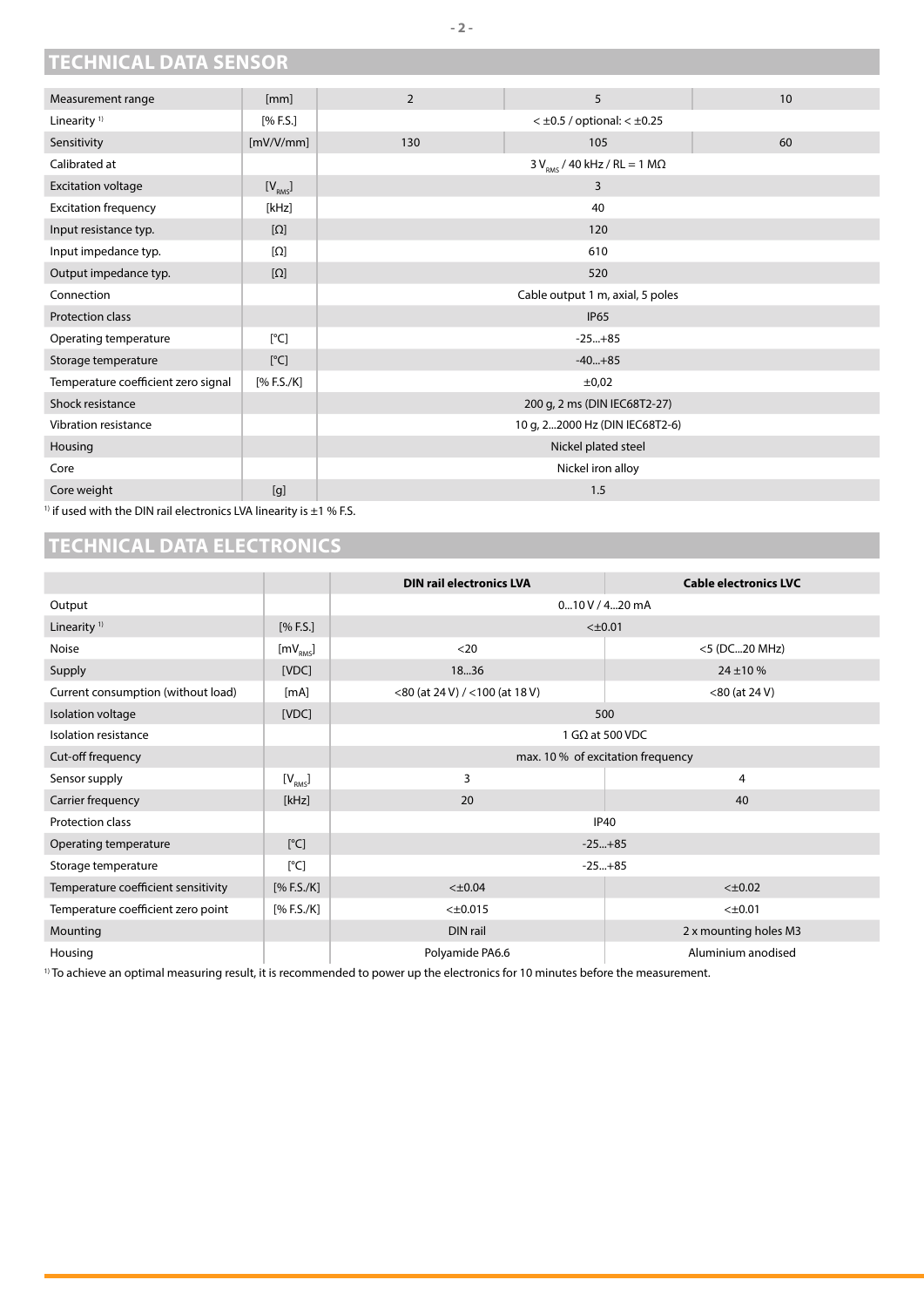## **TECHNICAL DRAWING SENSOR**



## **TECHNICAL DRAWING ELECTRONICS**



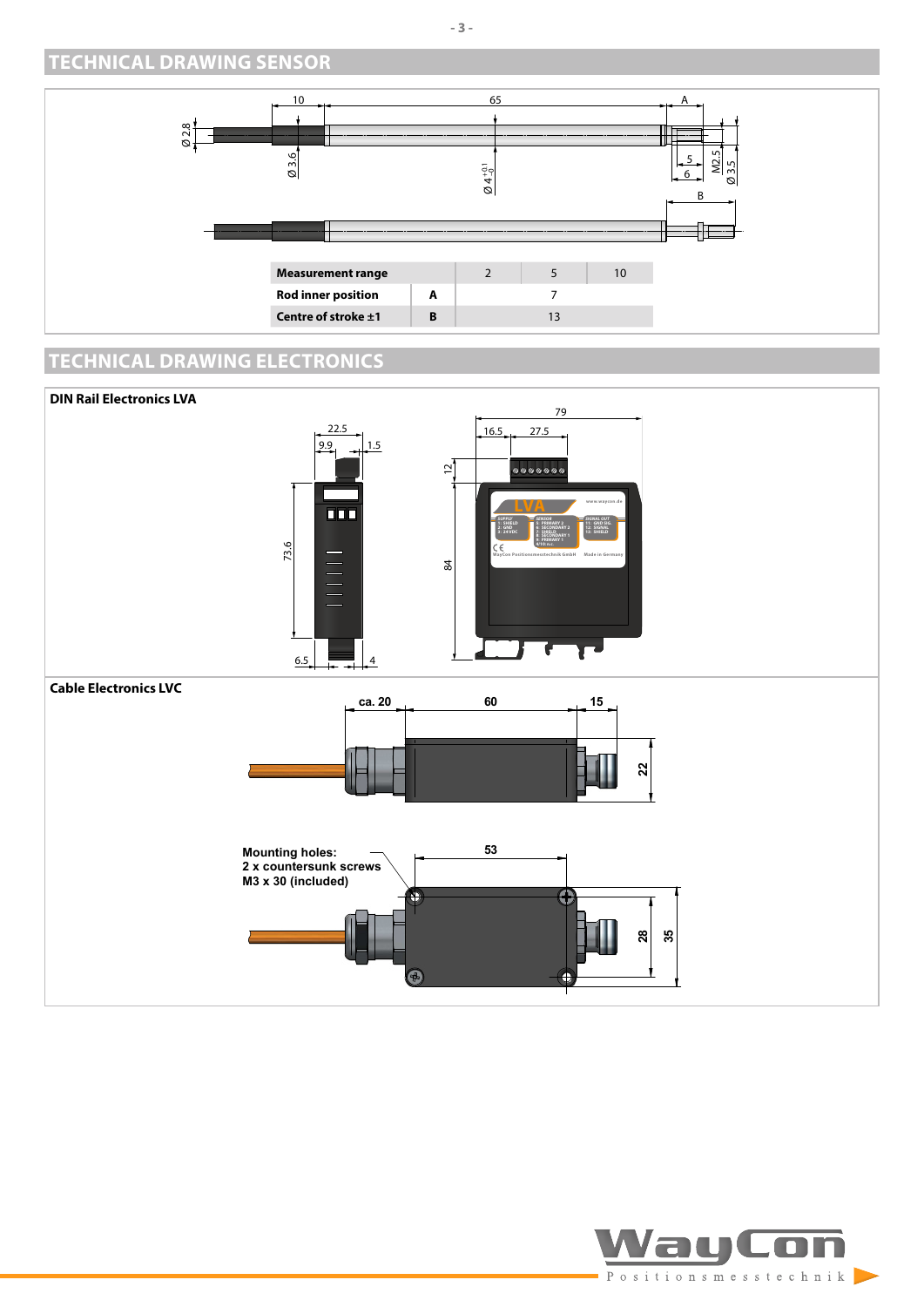## **ELECTRICAL CONNECTION**



#### **ORDER CODE SENSOR**



<sup>1)</sup> Please note that the sensor only achieves a linearity of  $\pm 1$  % F.S. in combination with DIN rail electronics LVA.  $2)$  Not combinable with LVA (electronics code numbers 300 and 310).



**- 4 -**